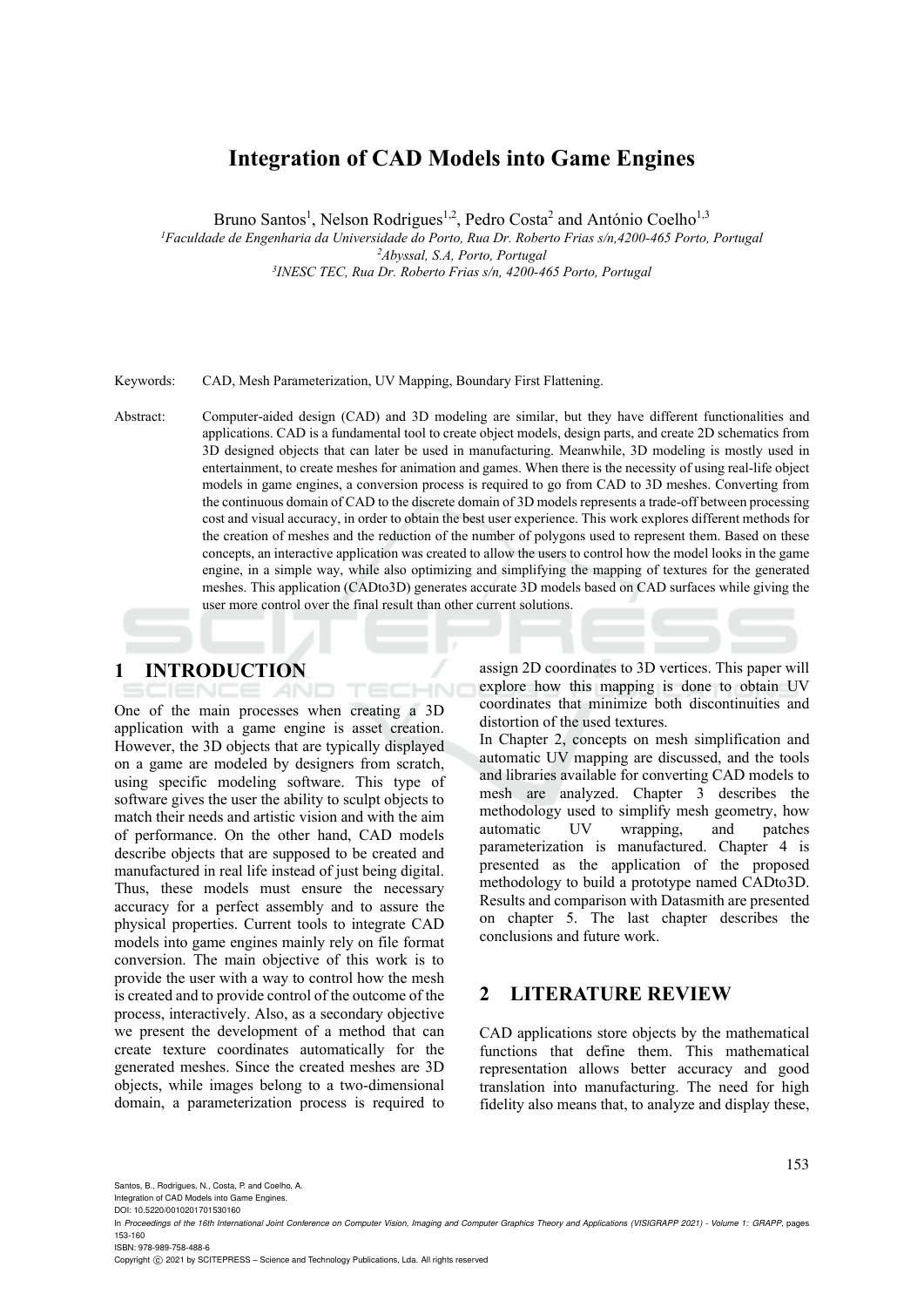CAD surfaces, it is preceded a transformation on these surfaces, from the original continuous domain into a discrete sampled domain.

Unlike CAD models, Game Engines represent the objects in a scene using polygonal meshes. The composition of polygons in a mesh serves as a linear approximation of their underlying surface (Gregory, 2014). Triangular meshes are widely used because triangles are automatically convex, planar, and easy to interpolate, making geometric transformations, and color and lightning calculations easier (Foley et al., 1990).

### **2.1 Tessellation**

Triangulation refers to the tessellation of surfaces into triangles (Gregory, 2014). Triangular meshes are typically characterized by being unstructured and having greater freedom in the placement of nodes, which allows to significantly reduce the number of vertices used to represent a surface while maintaining the same accuracy regarding the distance to the surfaces (Shewchuk, 1999).

There are three different approaches to generating triangular meshes identified by (Baker, 2005): the moving/advancing front method (Lo, 1985), Delaunay based methods (Shewchuk, 2014), and the Octree approach.

#### **2.2 Mesh Simplification**

IENCE *A*ND

TECHNO When generating a mesh, there exists a trade-off between the number of polygons used and the performance of the mesh when used in real-time environments like game engines. This is especially true when multiple objects are visible at the same time, meaning some sort of optimization has to be done in order to increase performance (Low & Tan, 1997).

Frequently, there exist vertices and faces in a mesh that are visually redundant. When the underlying mathematical surface of a mesh is known, this issue can be resolved by re-meshing the surface with a higher error tolerance. However, when the mathematical surface is not known, mesh simplification algorithms have to be applied to try to obtain a good approximation. These algorithms work by removing vertices and reconstructing polygons into larger ones, reducing the geometry used to represent a mesh while keeping the perceptual difference between original and simplified at a minimum (Talton, 2004). Even though these algorithms tend to be faster than re-meshing, they introduce irregularities that substantially alter the

topology of the mesh, often in an unpredictable manner.

### **2.3 CAD to Geometry Conversion**

While the study of surface meshing spans several decades, the integration of CAD models into game engines seems to be an under-explored area.

Datasmith (*Datasmith*, 2020) is a built-in plugin of Unreal Engine that was first introduced in 2017, and is currently in beta testing. Datasmith reads many common CAD file formats, both open formats like STEP and IGES, but also proprietary formats like the ones used in CAD applications like SolidWorks and 3ds Max (*Datasmith Overview*, 2020).

Optim (*Theia Optim*, 2020) is also an Unreal Engine plugin by Theia, developed on top of Datasmith and, like Datasmith, is also in beta (*Theia Optim*, 2020). Optim provides visualization tools for an easier analysis of a generated mesh, displaying triangle count, distribution and scale, and material and light lists, among others (*Optim Documentation*, 2020). It also allows the creation of rules to optimize imported meshes.

PiXYZ is a company focusing on CAD data, mesh generation, and optimization (*PiXYZ*, 2020). They have two main products related to mesh generation from CAD files. The PiXYZ Plugin is available for both Unreal Engine and Unity and works much like Unreal's Datasmith. The user selects the CAD file, and what tessellation quality they want. A 3D mesh is generated and imported into the game engine (*PiXYZ Plugin*, 2020). The PiXYZ Studio is a standalone application that can import CAD files and export the desired mesh file format. It features tessellation by parts, hole removal, the decimation of vertices, and provides repair functions such as removal of duplicated faces or normal orientation unification (*PiXYZ Studio*, 2020).

### **2.4 Automatic UV Mapping**

Meshes are usually defined in three-dimensional space, while texture images have a two-dimensional domain. Mesh parameterization is the name given to the process of calculating and assigning UV coordinates to vertices of a mesh.

Most parameterization algorithms can only handle surfaces homeomorphic to a disk. Since CAD model parts are closed surfaces, it is necessary to introduce seams when passing the mesh into a 2D domain representation. This subject causes the process of UV mapping to have two parts: the computation of optimal cuts, as so to reduce seam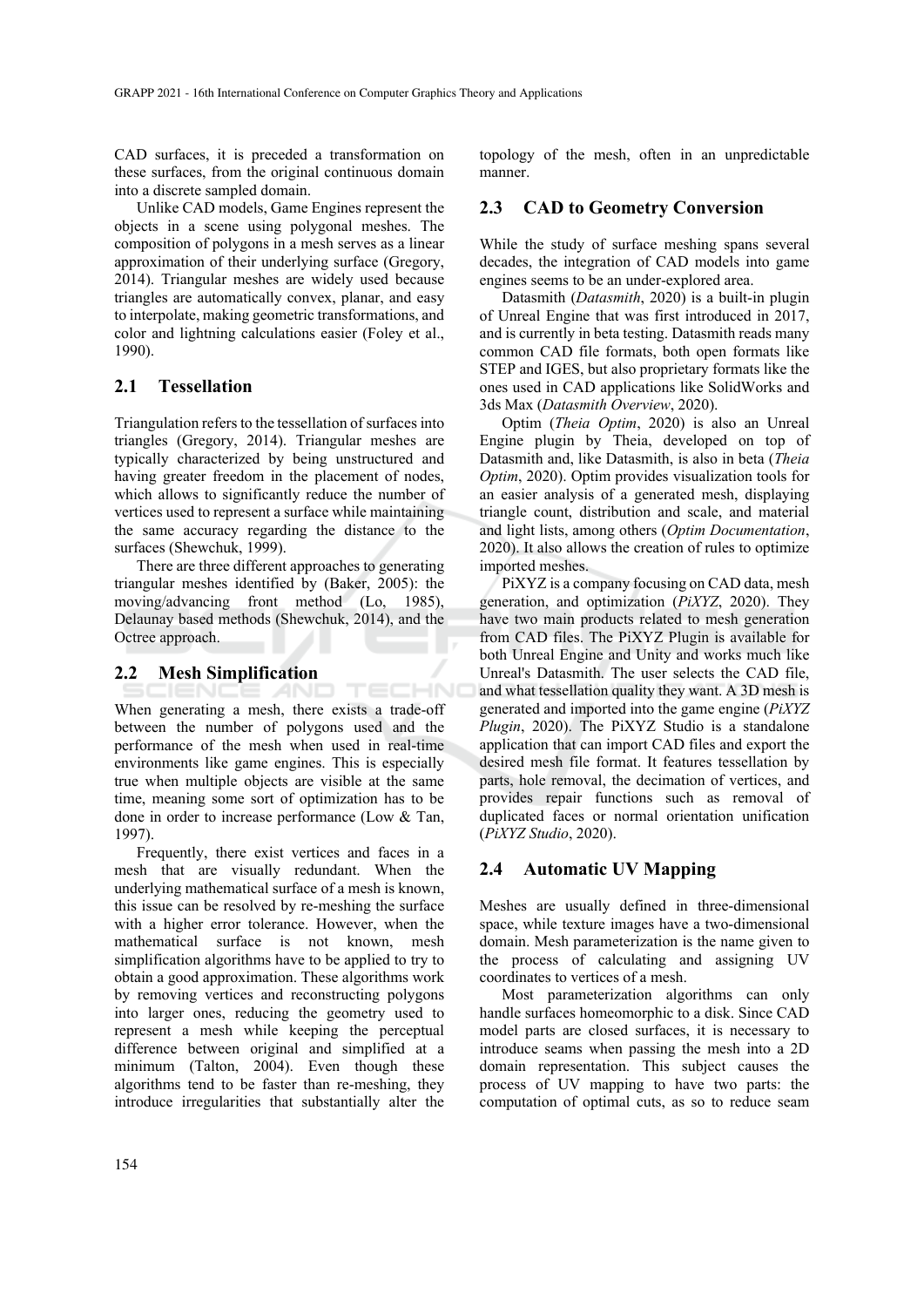length and discontinuity artifacts, and the minimization of distortion of triangles of the mesh mapped onto the plane, as so to reduce distortion artifacts (Poranne et al., 2017).

More seams result in lower distortion, but too many seams will result in an inadequate parameterization with too much discontinuity (Sorkine et al., 2002). The goal is to optimize distortion and cuts simultaneously.

#### **2.4.1 Bounded-distortion Piecewise Mesh Parameterization**

The algorithm proposed by (Sorkine et al., 2002) starts with a random seed triangle. This triangle is mapped to the plane without any distortion, and constitutes the initial patch, with its edges being referred to as the *patch front*. The algorithm then examines all of the triangles adjacent to the *patch front*, grading each of the "free" vertices of these triangles (vertices that do not already belong to the patch) according to multiple criteria such as distortion of the resulting flattened triangle. New triangles are then added to the patch iteratively, by selecting the vertex with the highest grade and mapping it to the plane, with its "free" neighbours' grades being recalculated based on its position. This mapping has a distortion threshold defined by the user and is checked for intersections with the patch, as to avoid overlaps. When there are no more triangles that can be added to the patch due to the previous constraints, a new unmapped triangle is selected randomly to start a new patch, with the algorithm terminating when there are no more unmapped triangles left.

The distortion measure used is given by the Jacobian of the transformation function between the original 3D triangle and its counterpart on the plane. Other criteria can be added to the distortion measure like crease angles or the ratio between the patch area and its squared perimeter, to avoid long, thin patches.

#### **2.4.2 Autocuts**

Autocuts (Poranne et al., 2017) tries to parameterize meshes with minimal distortion and a minimal length of cuts by optimizing an energy function that takes into account both measures.

The distortion measure is the symmetric Dirichlet energy (Smith & Schaefer, 2015), which computes the Frobenius norm (square root of the sum of the absolute squares of elements of a matrix) of the Jacobian of the transformation associated with each face. The measure that defines a seam (separation of an edge into two) is given by a monotonic function that is either 0 if the projection of an edge is

coincident in both faces, or 1 if the distance between endpoints is different from zero. These measures are weighted over the area of the faces and length of the edges, respectively, and are then balanced by a  $\lambda$ value defined by the user. Autocuts use a homotopy optimization technique that uses a  $\delta$  value to control the smoothness of the function. The initial smoothed function eliminates many local minima, making finding a global minimum easier. In each iteration, the function is sharpened back by reducing the value of δ, and a local minimum of the new smoothed function is found by using the previous minimum as a starting point. This way, this method quickly converges into an optimal solution.

Besides the unassisted cutting and parameterization of the mesh, Autocuts also provides the user with the possibility to interact with how the UV mapping is done. This feature can be achieved by tuning the values of the parameters  $δ$  and  $λ$ , or by bounding the UV shape to a specific rectangle.

The main limitation of Autocuts is that it does not guarantee that no global overlaps exist, delegating that process to the manual interaction by the user.

## **2.4.3 OptCuts**

OptCuts (Li et al., 2018) is an effort to improve on the solution proposed by Autocuts.

The method introduced by this paper removes the need for the user to set a  $\lambda$  value to balance face distortion and seam length, instead of needing a userprovided distortion bound, for which it minimizes seam length. OptCuts also has the option to apply bijectivity constraints to the mapping, removing overlaps.

OptCuts starts with a bijective UV map created by Tutte's method, cutting it enough to induce disk topology if necessary. OptCuts between minimizing distortion and seam length, updating the

λ value iteratively until the function converges to the minimum seam length for the distortion bound.

## **3 METHODOLOGY**

The process of having a CAD model as reference and recreating a similar 3D mesh is manually done by 3D artists, which is a consuming, costly process and difficult to achieve with good results when timelines are shorter. 3D modeling software provides the designer a finer control over how tessellation is done, like controlling polygon density in different parts of the mesh or removing unimportant features.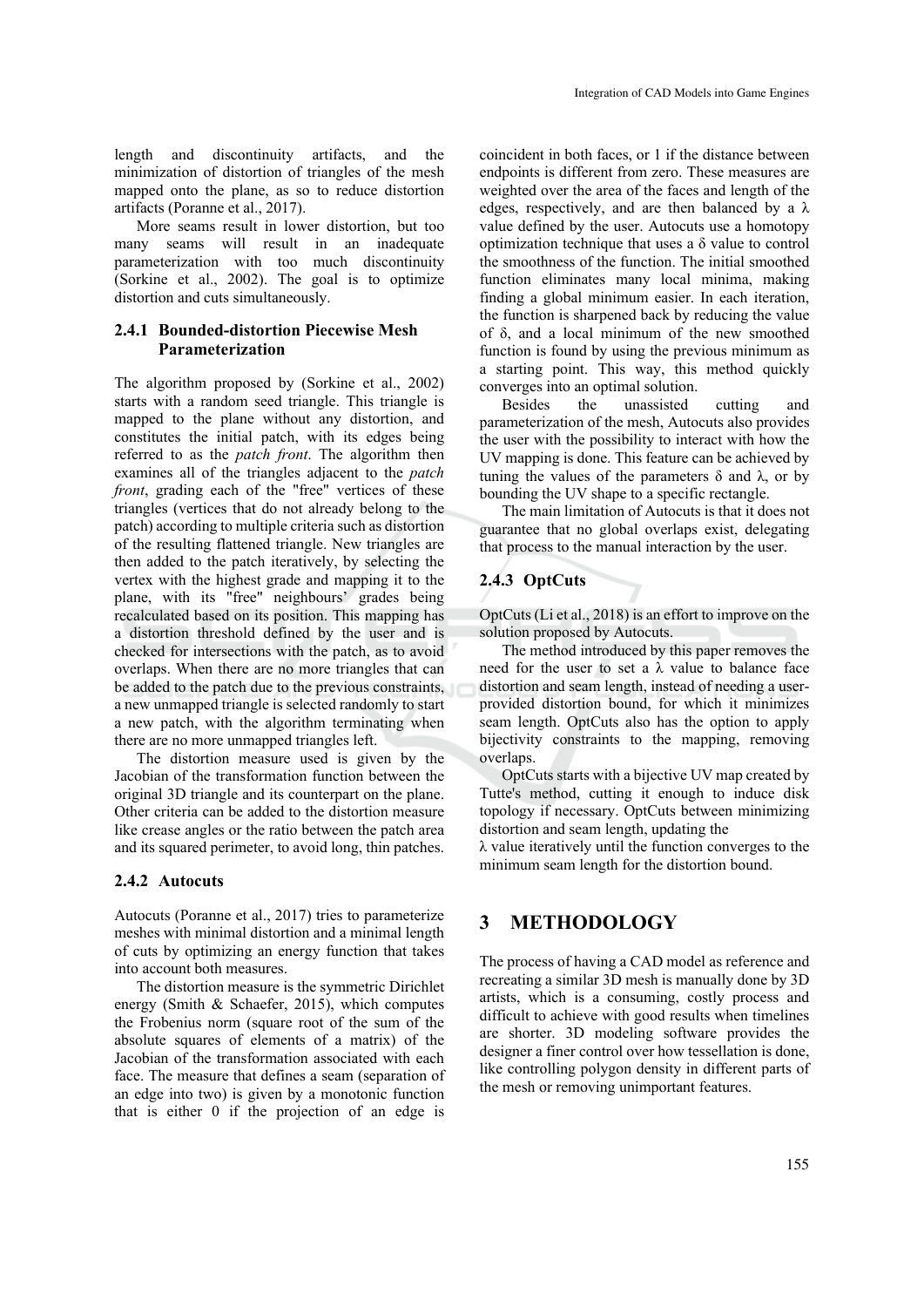#### **3.1 Simplification of Geometry**

The initial approach taken, regarding the simplification of geometry, was to select and implement a mesh decimation algorithm.

Despite their good performance, timewise, the results obtained when using these algorithms were not visually satisfactory. Despite being slower, retessellation obtained the best results, as new vertices are sampled along the surface, which allows the resulting mesh to better approximate the original surface, while also maintaining the workflow associated with it.

#### **3.2 Automatic UV Mapping**

The simultaneous optimization of cuts and distortion in UV mapping is a complex problem. What these algorithms try to achieve is to minimize objective metrics such as seam length and distortion. In practice, this approach often results in "ideal" seams that do not look as good as the seams defined by a human designer. Instead of handling the cutting and parameterization of the mesh at the same time, the developed method intended to emulate how designers map UVs: first determine where is the best place to introduce seams, then calculate the texture coordinates.

The first step of the developed method is dividing the mesh into subdivisions, or patches. Since the CAD models represent parts that had to be manufactured and assembled, it is normal for there to be straight angles, in order for everything to fit together. These natural seams are a good starting point to begin the patching process, as the discontinuity of the mapping becomes less noticeable when the cuts are made alongside these seams. In the triangular mesh, this criteria for patching means dividing the surface alongside the edges whose vertices have multiple normals pointing in different directions (normal discontinuity).

The patches obtained either have disk topology or close to it. This is especially useful as it allows the application of surface parameterization algorithms directly. The patches that are not homeomorphic to a disk can generally be categorized into three groups: surfaces with holes, open surfaces of revolution (e.g. cylinders and open cones), and the combination of the first two. The meshes associated with these patches must be prepared and turned into meshes with disk topology, to apply a parameterization algorithm. For the surfaces with holes, the approach is to create a vertex at the center of the boundary of each hole. This vertex is then connected to each of the vertices of the

boundary, eliminating the hole. For surfaces of revolution, the solution is to cut the mesh from one boundary to the other. This is done by the following steps:

- 1. One of the boundaries is identified as stack 0.
- 2. All the vertices adjacent to the vertices of stack 0 that are not in stack 0 constitute stack 1.
- 3. This is repeated until a stack is formed that has vertices on a boundary.
- 4. A random vertex from stack 0 is selected and becomes the first vertex of the cut.
- 5. The orientation of the mesh between stack 0 and stack 1 is given by the difference between the centroid of both stacks.
- 6. The next vertex of the cut is: contained in stack 1; adjacent to vertex 0; the vertex in which the edge that connects it to vertex 0 makes the smallest angle with the orientation of the mesh.
- 7. This is repeated until the final stack is reached.
- 8. The vertices alongside the cut are duplicated and the faces on one side of the cut are edited to use these new vertices, this creating a mesh with disk topology.

This method results in seams that closely follow the orientation of the mesh.

It is important to notice that finding an edge flow on a triangular mesh is only possible if the mesh is tessellated in a regular way, equivalent to a quad mesh. For irregular meshes the method will produce sub-optimal results.

Simultaneous cutting and hole-filling is not supported, which results in unsatisfactory results for surfaces of revolution with holes. This is because, even though it is easy to the determine if a vertex is on a boundary or not, there is no reliable, general way to determine if that boundary is a hole or the second outer boundary of the surface.

The ambiguity between what is considered an outer boundary and what is considered a hole also affects the decision of how to categorize a surface.

A practical example of this is given by the comparison between a flat circle with a circular hole in its center (first surface in Figure 1) and an open cone (third surface in Figure 1). If the axis of both surfaces is aligned with the Y axis, and the vertices of the topmost boundary of the open cone are translated to Y=0, two similar surfaces are obtained. Therefore, even though one is an open surface of revolution and the other is a surface with a hole, they are homeomorphic to each other. The problem with this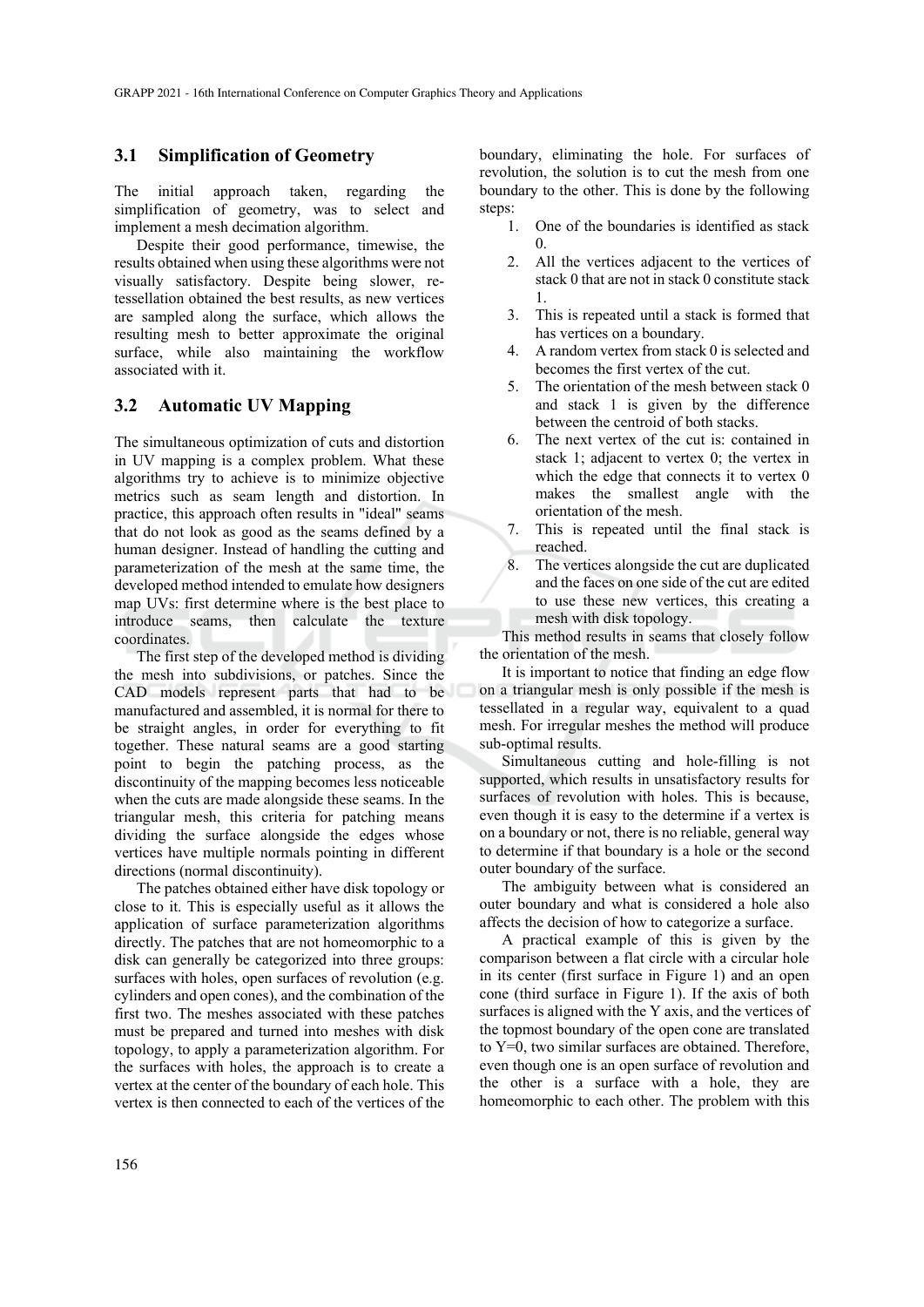then becomes where alongside the transition, the surface change from one category to the other (second surface in Figure 1).



Figure 1: Surface 1 gets hole-filled, surface 3 gets cut, what about surface 2?

Solutions to this problem could include some heuristics involving the area of the boundaries, the number of vertices, or the direction of the normals alongside them. Instead, the approach taken was to consider both options as possible for every mesh. Thus, UV mappings are calculated for both approaches, as well as the distortion error, with the final mapping being the one that has the lowest error value.

#### **3.3 Parameterization**

The final step of the process it to parameterize the obtained patches. The chosen parameterization algorithm was Boundary First Flattening (Sawhney & Crane, 2017), because it is fast and generates a flattening with minimal area distortion and virtually zero angle distortion. Moreover, because the library that implements it was simple to integrate. The UV coordinates generated by the algorithm become the new UV coordinates of the component.

## **4 IMPLEMENTATION**

The implemented solution is a desktop application developed using Electron (*Electron*, 2020).

A Three.js (*three.js*, 2020) canvas is used inside of the application, which provides high-level abstractions for controlling cameras, lights and interacting with the scene.

Python subprocesses handle the importing, retessellation and exporting of the objects, by using OpenCascade to import and convert STEP files into meshes and using the FBX SDK to generate the output file that can be imported into a game engine.

## **4.1 UV Coordinates Calculation**

The foundation of the developed method to calculate UVs automatically is the Boundary First Flattening

algorithm implemented in the library geometryprocessing-js (*geometry-processing-js*, 2020).

The focus of the work done was how to integrate this library into the project and adapt it, so non-disk topology objects could have their UVs mapped. The original mesh of the object is first divided by the points that have multiple normal vectors with different orientations. This process is done by starting a new subset with a random triangle and then iteratively adding adjacent triangles to it. If the vertices of the shared edge between a triangle of the subset and an un-visited triangle have different face normals, then this un-visited triangle is not added to the subset. New subsets are created until every polygon of the mesh belongs to a subset. When the user paints patches on the main canvas, what is done is a simple merge of the list of points of both subsets into a single subset.

Calculating the UVs of a part entails iterating over every subset of the mesh creating a half-edge mesh structure for each of them, applying the BFF algorithm, and packing the obtained UVs into the 0 to 1 range, without overlapping. The application of the BFF algorithm can be made directly if the subset has disk topology, or it requires extra preparation. The process of hole-filling consists of, first, calculating the longest boundary of the subset. This process is done by iterating over each of the edges of every boundary and summing up their length. For every boundary that is not the longest, a vertex is created in the polygon soup whose coordinates are the centroid of the polygon created by the boundary's vertices. The half-edge geometry is also altered, with this new vertex being added and half-edges created between it and every vertex of the boundary, thereby creating new faces that eliminate the hole.

The process of cutting the mesh requires finding its flow. All the vertices adjacent to one boundary are found, with these vertices constituting a stack. This process is repeated until a stack has at least one vertex on a boundary. For each of the stacks, its centroid is calculated, with the difference between one centroid and the next being the orientation of the mesh between those two stacks.

Then, one of the vertices of the first boundary is selected randomly. The orientation of the plane created by this vertex, the centroid of the boundary and the centroid of the next stack, are given by the cross product of the vectors centroid2-centroid1 and vertex-centroid1. For every vertex adjacent to this one on the next stack the same is done, with the next vertex selected being the one whose cross vector makes the smallest angle to the previous cross vector.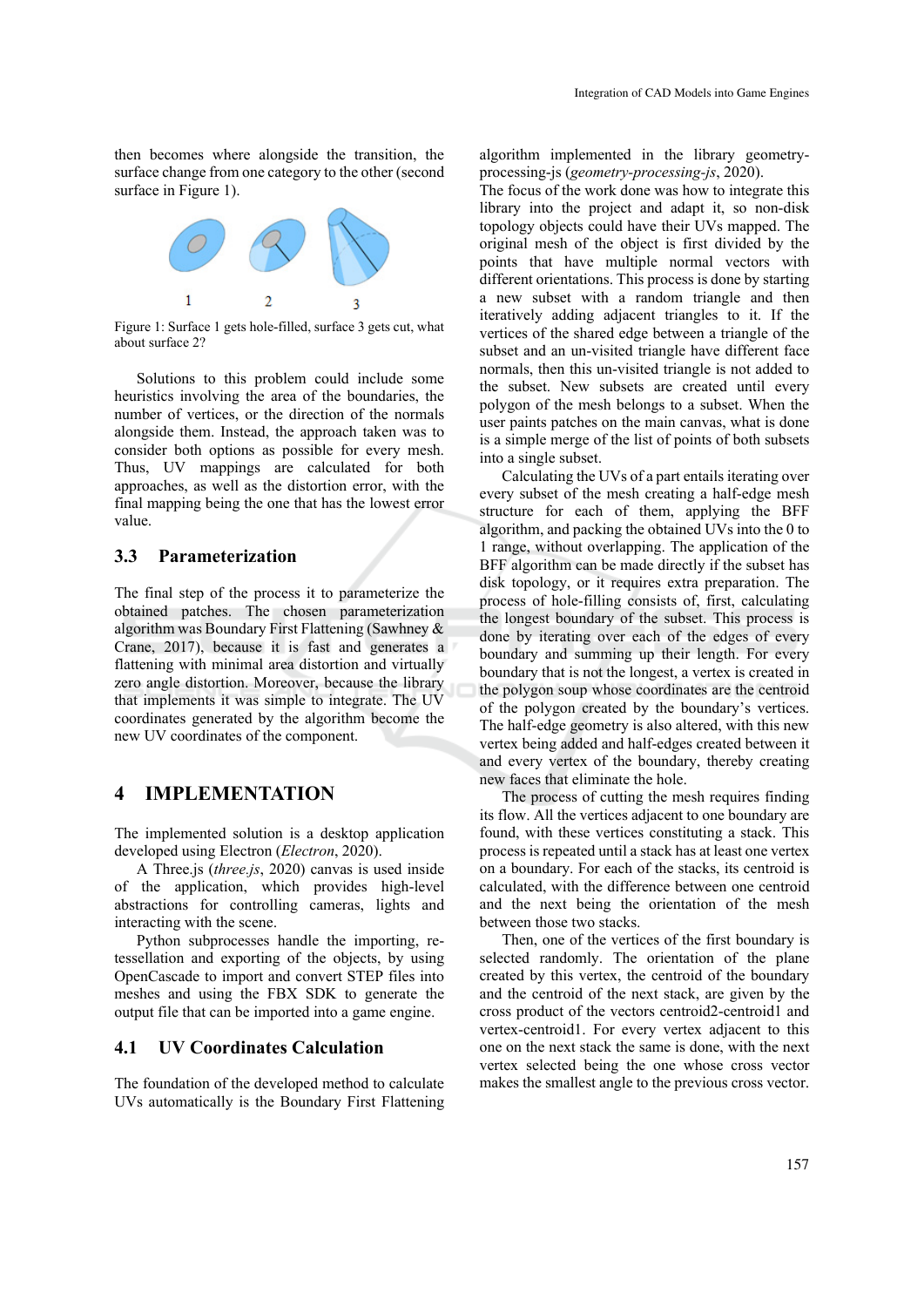|                   | Object1   |         | Object <sub>2</sub> |         |
|-------------------|-----------|---------|---------------------|---------|
|                   | Datasmith | CADto3D | Datasmith           | CADto3D |
| Import            | 70s       | 75s     |                     | 340s    |
| Export            |           | эs      |                     | 25s     |
| Import into Ureal |           | 30s     |                     | 160s    |
| Total import time | 70s       | 110s    | failed              | 525s    |
| Re-tessellation   | 60s       | 30s     |                     | 130s    |

Table 1: Comparison between import times using Datasmith and the developed application using linear deflection of 1.

When a vertex is obtained in each of the stacks, the cutting process starts. This process is done by basically duplicating each of the vertices alongside the cut in the polygon soup, changing the faces on one side of the cut, on the half-edge mesh, to use these new vertices, and updating the connectivity of the half-edges, thus creating one continuous outer boundary.

Both the hole-filling process and the cutting process are done for each non-disk topology subset, with the BFF algorithm being applied to the two sets of polygon soups and half-edge meshes. To decide what is the best method for the given part, the quasiconformal error is calculated for both mappings.

The final process of the generation of the UV coordinates is packing the obtained UV coordinates into the 0 to 1 UV space, so a single texture file can be used when applying textures to the object.

## **5 RESULTS**

**AND** The focus of the tests was to compare the proposed solution (CADto3D) with Datasmith to understand if the former was a viable alternative to the latter. To do this, the performance of the workflow of both applications was measured, and the 3D models created were evaluated for visual fidelity and geometry complexity.

### **5.1 Results and Workflow Comparison with Datasmith**

The main workflow of CADto3D is the import of a STEP file and subsequent export of an FBX. To evaluate the performance of this process, the models in Figure 2 and Figure 3 were used, and the time taken by this process was compared to the import time of Datasmith on Unreal Engine. The execution time on Object 1 and Object 2 are given in Table 1.

For smaller files, Datasmith seems to perform well when importing, compared to the developed application. This is mainly because CADto3D requires two import processes (from the STEP file to the application and from the FBX to Unreal Engine).



Figure 2: Object 1 (STEP file with approximately 230K entities).



Figure 3: Object 2 (STEP file with approximately 810K entities).

For larger files, Datasmith does not seem to be very optimized, and Unreal Engine stopped responding several times during import, and ultimately failed.

Regarding re-tessellation, the proposed solution of using temporary files to store shape information proved to be successful, cutting the time used in fully re-tessellating a scene in more than half, as opposed to re-importing with a different linear deflection, which is what Datasmith does.

Another advantage of CADto3D is that it creates an FBX file, which does not limit the created mesh to Unreal Engine, as it can be imported into multiple applications such as game engines and modeling software.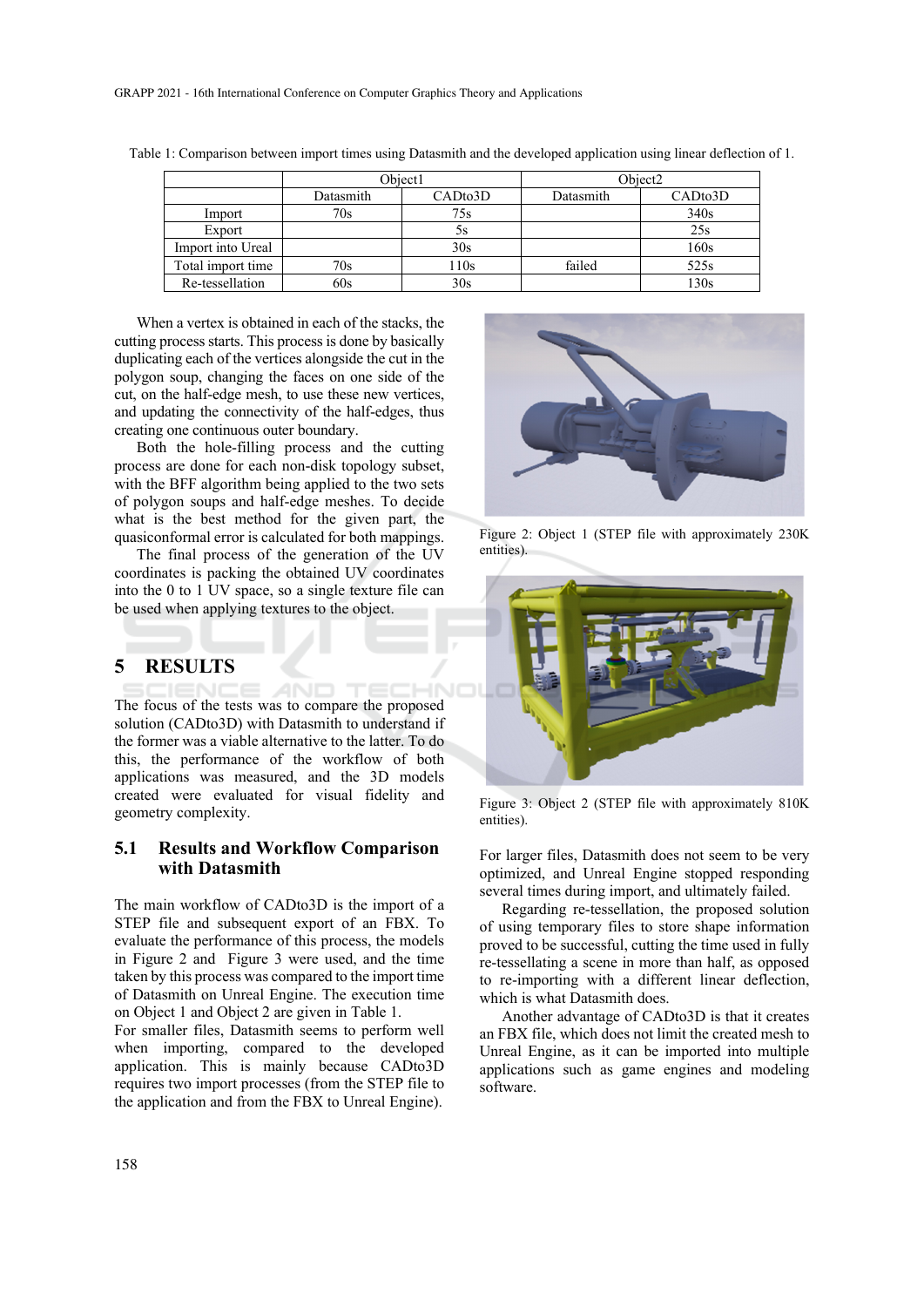#### **5.2 Re-tessellation**

Besides re-tessellating the object entirely, it is also possible to re-tessellate a single part or groups of parts individually, something that cannot be done using Datasmith.

Tessellation speed is dependent on two factors. The size and complexity of the shape, that directly affects the size of the temporary file used to store the shape information and how much time it takes for the tessellation to be done. Tessellation quality also affects tessellation speed, as more vertices and polygons mean more time transferring the geometry from the Python process to Three.js and more time creating the scene.

#### **5.3 UV Calculation**

Unlike tessellation, where every part of every model should be able to be tessellated, not every part can have its UVs appropriately calculated by the proposed algorithm in its current state, if at all.

Limitations of the algorithm include continuous closed surfaces (no normal discontinuities at all), meshes with complex geometry, surfaces of revolution with holes, and irregular surfaces of revolution.

Even though the method proposed produces good results for many parts some problems were identified:

Surfaces of revolution that are not straight produce UVs that have curved boundaries,

which causes grid textures to not line up.

- Dividing by the discontinuities of the normals often produces good patches but can also produce too few or too many patches, limiting the assistance of the user or requiring them to do too much work joining them.
- Irregularities in the tessellation can lead to the method not finding the flow of the mesh, producing bad seams.
- Mapping cylinders with holes in them is impossible since the algorithm cannot recognize what is a hole and what is a main boundary.

## **6 CONCLUSIONS AND FUTURE WORK**

The application developed can import STEP files, tessellate models and export FBX files, while providing a user-friendly interface with available

options for the user to control the characteristics of the final mesh.

The proposed method to calculate UV coordinates generates valid maps, with the main contribution in this step being the preparation process that allows the application of the BFF algorithm to meshes that do not have disk topology.

Both the hole-filling method and the cutting method with detection of mesh flow allow the generation of UV maps for meshes that generally could not have BFF applied to them, while still having acceptable distortion.

#### **6.1 Future Work**

In the future, we would like to explore the ability to import more file types than just STEP. Also, there is more room for improvement in the developed application as in the automatic UV method.

The division of the mesh in patches, occasionally sub or over divides the mesh, which prevents the user from interacting fully with the subdivisions or requires too much work to join adjacent patches, respectively. In situations that not enough patches are created, a better approach would be to divide the mesh where normals vary over a certain threshold, in groups of vertices, instead of just using single vertex discontinuities. For over-patching, the solution could be to limit the patch area, relative to object size, or limit the angle between adjacent patches. Another solution could be to allow the user to set where the mesh should be divided by selecting the seam edges directly.

The other problem is that surfaces of revolution are cut in sub-optimal ways if they are not tessellated regularly or have holes in them. To handle irregularly tessellated meshes, the solution would be to rework how the flow of the mesh is obtained and develop a method that can detect edge loops in triangular meshes, or approximations of these loops since they not always exist. For surfaces of revolution with holes, the process would be to identify what is a hole and what is an outer boundary, applying the holefilling technique already defined, and cut the mesh accordingly.

Finally, since the UV mapping method proposed often requires user interaction to obtain better results, an improvement could be the automatic merge of adjacent patches. This process could either be done using analytical methods like those in Autocuts and Optcuts.